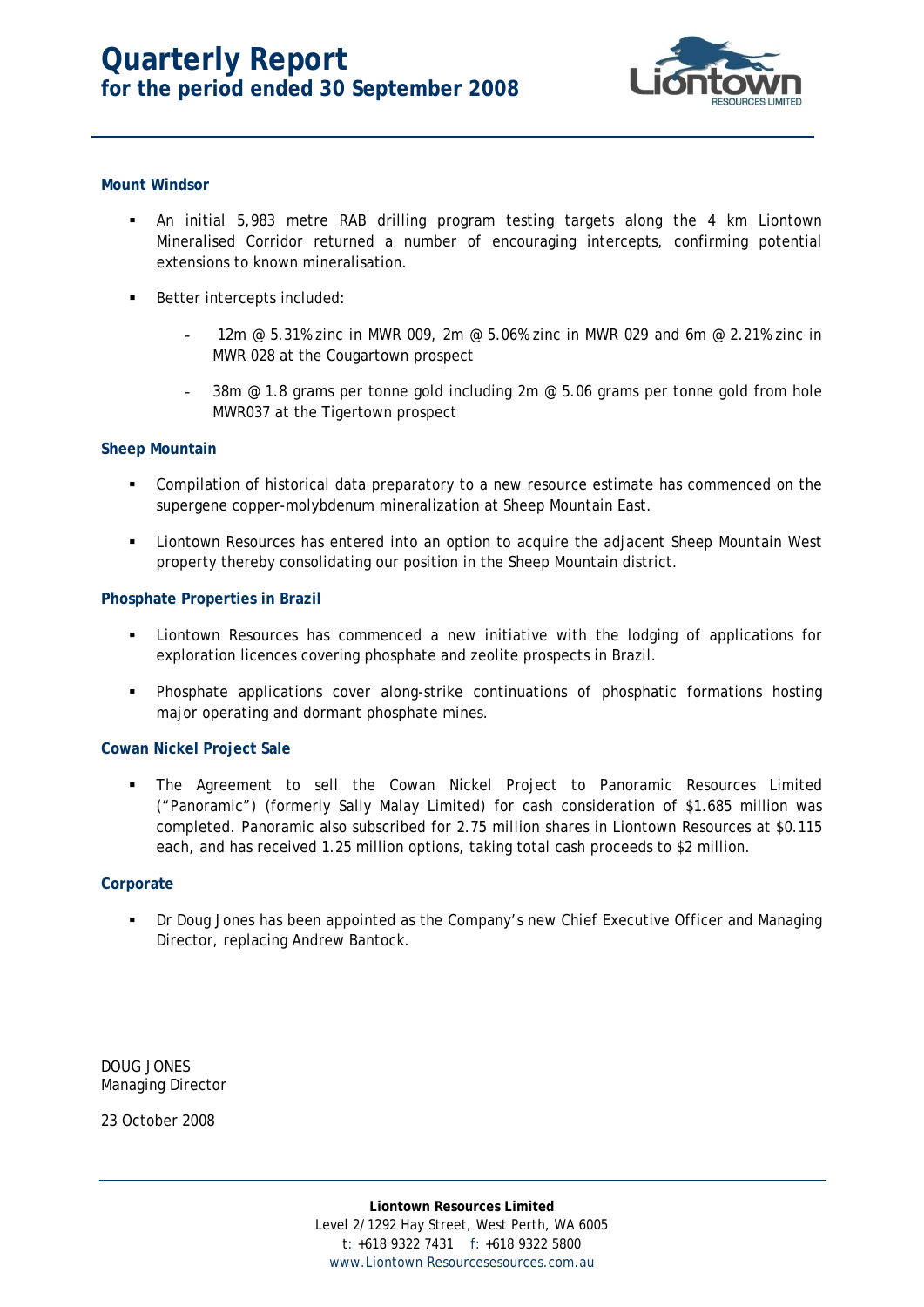

## **1.0 MOUNT WINDSOR VOLCANICS PROJECT - LIONTOWN DEPOSIT (100% LIONTOWN RESOURCES LIMITED)**

The Company completed a 5,983 metre RAB/aircore drilling programme within the 4 kilometre Liontown Mineralised Corridor and adjacent areas. The drilling targeted areas of previously identified zinc-lead-gold anomalism at Tigertown-Cougartown as well as strike extensions of the Liontown and Waterloo Horizons.

Drilling at Cougartown confirmed a broad 200 metre by 80 metre zone of primarily zinc mineralisation, open to the east, west and down dip. The zone is almost consistently mineralised at  $>0.1\%$  zinc with best results of 12m @ 5.31% zinc in MWR 009, 2m @ 5.06% zinc in MWR 029 and 6m @ 2.21% zinc in MWR 028 in apparently stockwork style mineralisation suggestive of a footwall alteration zone (figure 1).



Figure 1: Niton XRF zinc results from RAB drilling at the Tigertown-Cougartown prospect west of Liontown

Samples from selected intervals were also analysed for gold. The best result from the program was 38m @ 1.8 grams per tonne gold from hole MWR037 at Tigertown, including 2m @ 5.06 grams per tonne gold. This intercept is associated with cherts in hangingwall sediments and confirms high gold values intersected in historical drilling of up to 8m @ 4.24 g/t Au and 56.38g/t Ag (LLRC003).

Analysis of results from drilling extensions of the Liontown horizon has confirmed the presence of high level lead, zinc and copper anomalism around 1 kilometre east of Liontown that may be indicative of a blind sulphide lens beneath Campaspe cover. This and other targets defined by the RAB program represent high priority targets for follow up with RC and diamond drilling.

During the quarter the Company also completed an aeromagnetic survey over parts of the Mount Windsor Volcanics south of Liontown. The survey revealed a number of annular magnetic anomalies indicative of shallow intrusive and breccia complexes. These lie within the Mt Leyshon structural corridor and represent high priority gold targets.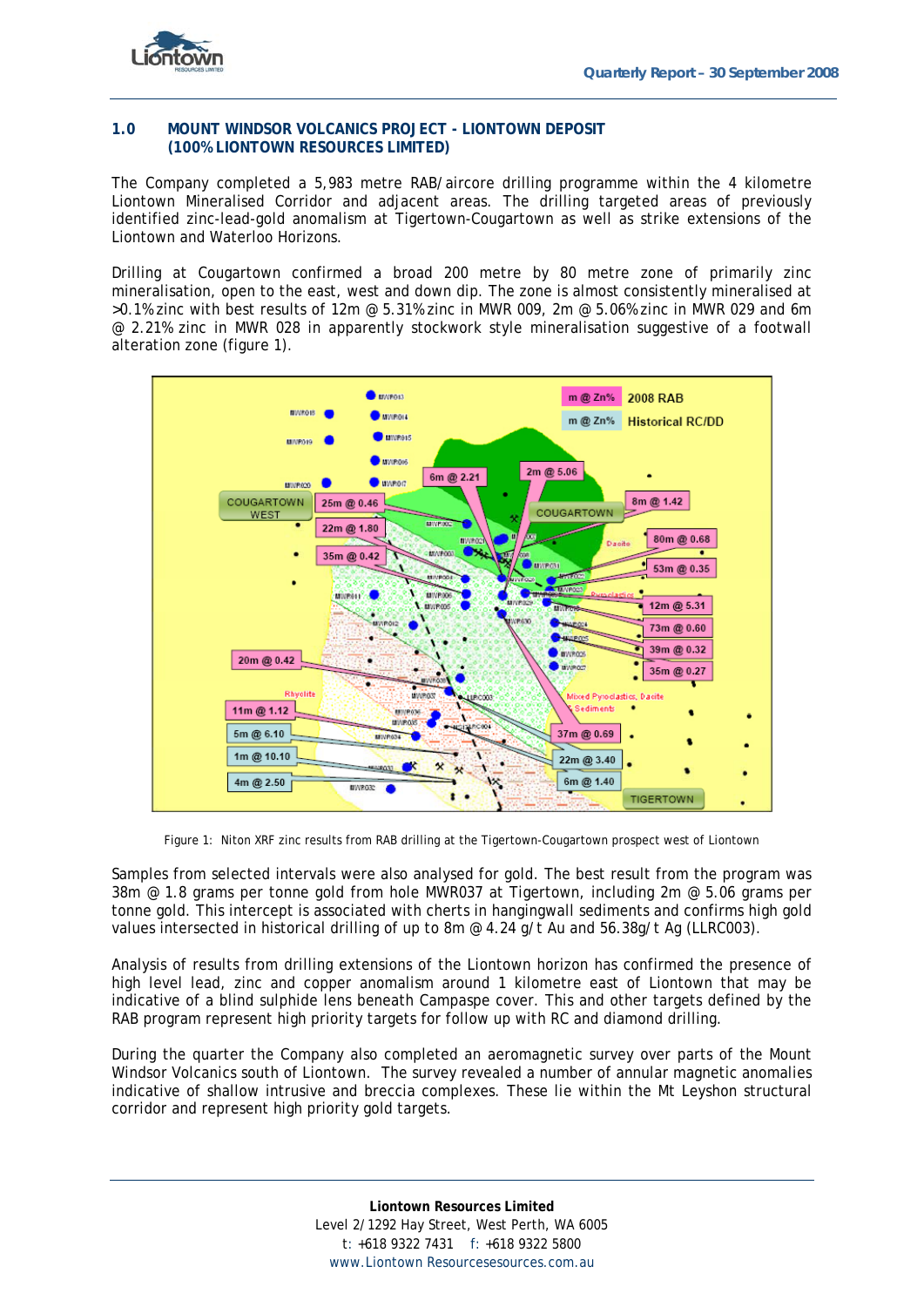

The Company is currently reviewing results from the programs conducted over the last 12 months with a view to rationalising its extensive exploration tenure in the Charters Towers district.

# **2.0 SHEEP MOUNTAIN PROJECT (LIONTOWN OPTION TO ACQUIRE 100%)**

Work has continued on the Sheep Mountain Project (Lone Tree Claims) throughout the quarter, with efforts directed to recovering all available historical geological and drilling data and compiling it into a digital database – the first time this has been attempted for this project. This is now largely complete and geological modelling of the mineralization is underway preparatory to modelling of the supergene copper-molybdenum resource (see our June 10<sup>th</sup> press release) as a quide to future exploration and development options.



Figure 2: Geology of the Sheep Mountain Project showing claims optioned by Liontown and mineralization

Liontown Resources has entered into an option agreement with Reno, Nevada based MinQuest, Inc ("MQI") to acquire the Sheep Mountain West Project which adjoins the Sheep Mountain Lone Tree claims. Sheep Mountain West consists of 104 unpatented lode claims and an Arizona state section claim application collectively covering approximately 1120 hectares in Yavapai County, north central Arizona.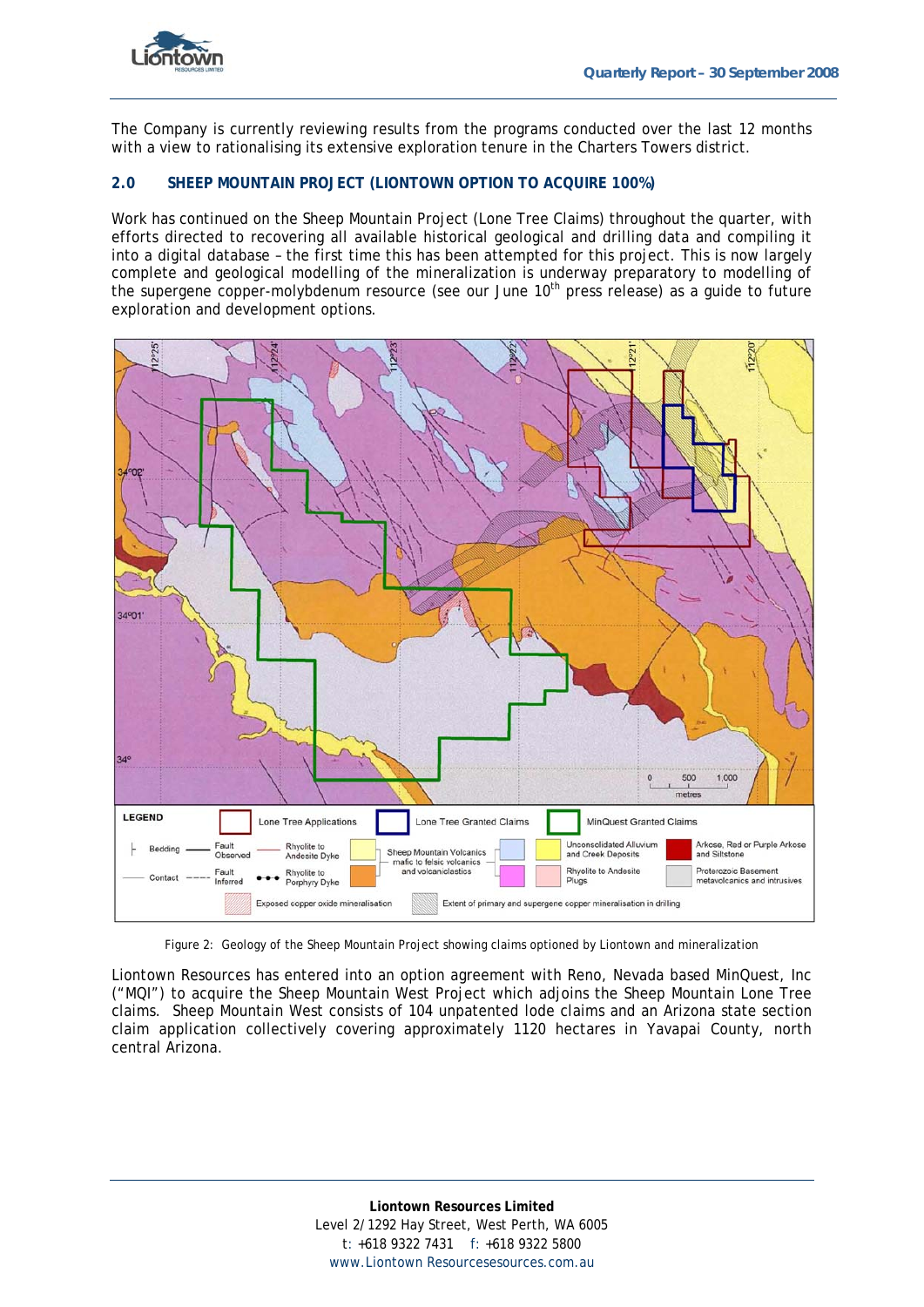

The Sheep Mountain West claims cover the western extension of the Sheep Mountain mineralised system where post-mineral volcanic cover is thinner or stripped off. A number of north-westerly trending faults cross the area along which vertical movements have occurred. This may have preserved supergene copper mineralization in down-faulted blocks, as has been postulated for the supergene deposit on Liontown Resources' Sheep Mountain Lynn Claims to the east. Recent MQI drilling intersected up to 18 metres of oxide copper mineralisation grading 0.29% postulated to overlie a deeper supergene zone, a concept that requires further testing.

## **3.0 PHOSPHATE PROPERTIES IN BRAZIL (LIONTOWN OPTION TO ACQUIRE 100%)**

Liontown Resources has applied for 32 phosphate exploration permits within 6 blocks covering 600 square kilometres in the Brasilia Fold Belt of western Minas Gerais State (figure 3). The area lies some 250 kilometres southeast of the national capital Brasilia and has a well developed transport and mining infrastructure. It is also a major agricultural region and hence a major local consumer of phosphate fertiliser.



Figure 3: Liontown phosphate exploration applications in the Patos de Minas phosphate district, Minas Gerais, Brazil

The permits cover sedimentary phosphorite formations of the late Proterozoic Bambuí Group, the main phosphate producing rock unit in Brazil. Liontown Resources' applications cover strike extensions of the Vazante and Serra do Saudade Formations that host major operating or dormant phosphate mines at Lagamar and Rocinha as well as numerous occurrences and 'garimpos' (small scale informal mines). A 2002 report by the USGS states global resources for these deposits exceeding 500 million tonnes grading 10-26%  $P_2O_5$ . Interest in phosphate in this district has increased markedly in recent months and applications were successfully lodged ahead of competitors. The region is also highly prospective for base metals, diamond (both alluvial and kimberlite-hosted) and phosphate/specialty metals related to carbonatites.

Liontown Resources has also applied for 7 zeolite exploration permits covering 690 square kilometres in southern Maranhão State in northeastern Brazil**.** 

Brazil, with annual phosphate rock production (in 2006) of around 5.8 million tonnes, supplies approximately 4% of world production and is the 7th largest world producer. However it is also a